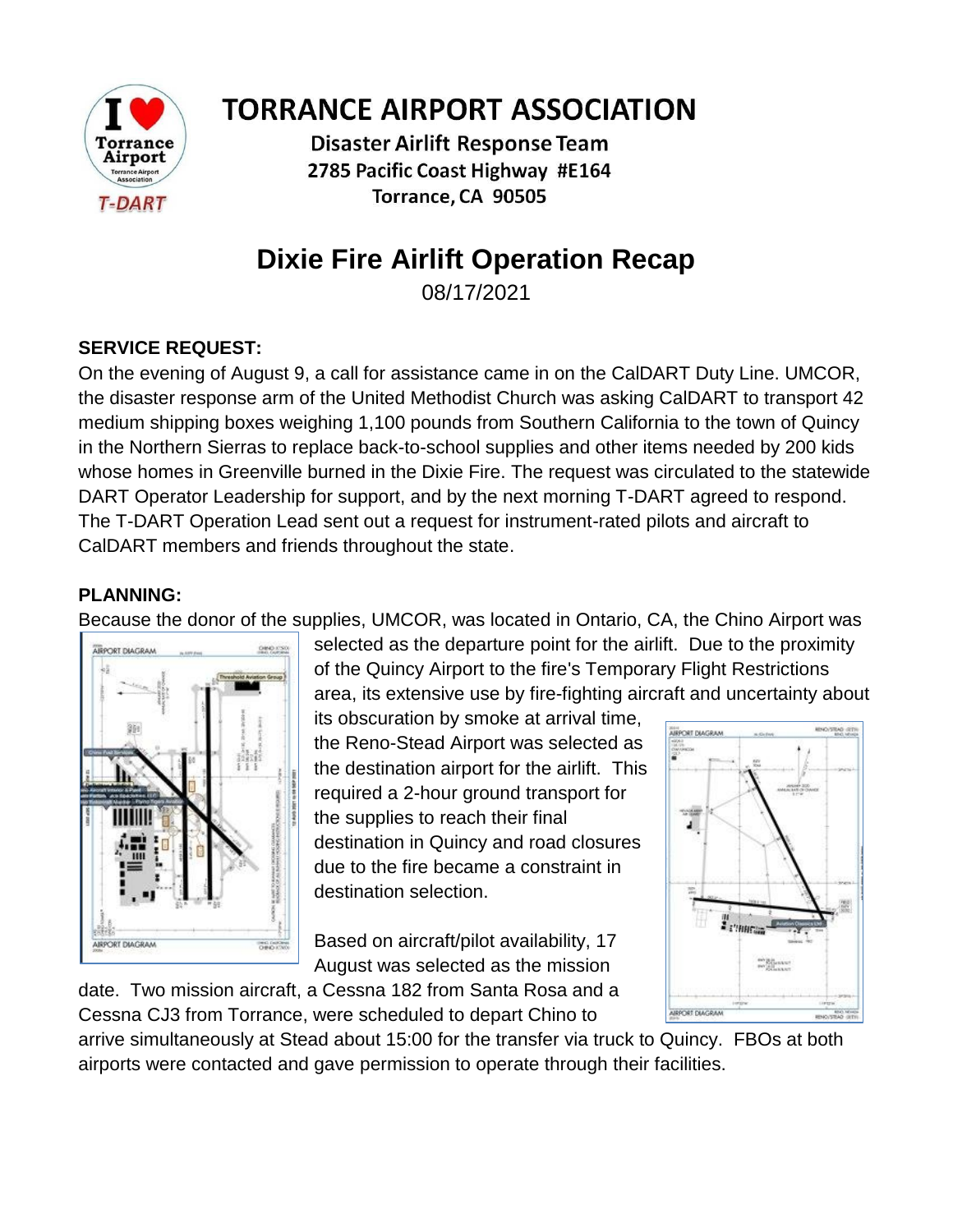T-DART Operation Lead published a Mission Plan which summarized the mission, it's contacts, the mission schedule. This was updated as the planning progressed up to a final update the night before the mission.

#### **EXECUTION:**

On the morning of Mission Day, the weather reports for the Reno area, as expected, showed the



effects of the Dixie fire--visibility at Stead was 2 1/2 miles and the ceiling was several thousand feet above ground level.

At 10:30, the first mission aircraft, the Cessna 182, arrived at the Threshhold FBO at Chino airport and minutes later the donors arrived with the cargo and ten of their volunteers to help load the cargo. The team was able to fit 10 of the boxes--370 pounds- into the 182 cargo hold. The first mission aircraft departed on time at approximately 11:00 for its 2.6 hour flight to Stead. Since the second mission aircraft, a Cessna CJ3, was not due in until 13:00, the volunteers stacked the remaining cargo near the parking area the FBO had designated for our use.

Right on time, the

second mission aircraft, the CJ3, arrived and some of the donor volunteers returned to help load it with the remaining 32 boxes of cargo--a total of 776 pounds. Without the use of the CJ3, another 4 to 6 aircraft and pilots would have been needed to move the cargo.



The CJ3 departed Chino at about 14:00 for its 1.3 hour flight to Stead. The route from Chino to



stretched for many hundreds of miles and rose to over 40,000 feet in places. Both mission aircraft encountered zero visibility and significant turbulence during the transit of the smoke plume.

Both mission aircraft arrived within a 30 minute period at Reno-Stead and proceeded to unload at the Classic Aviation FBO into a van arranged by the donors for the final leg to Quincy.